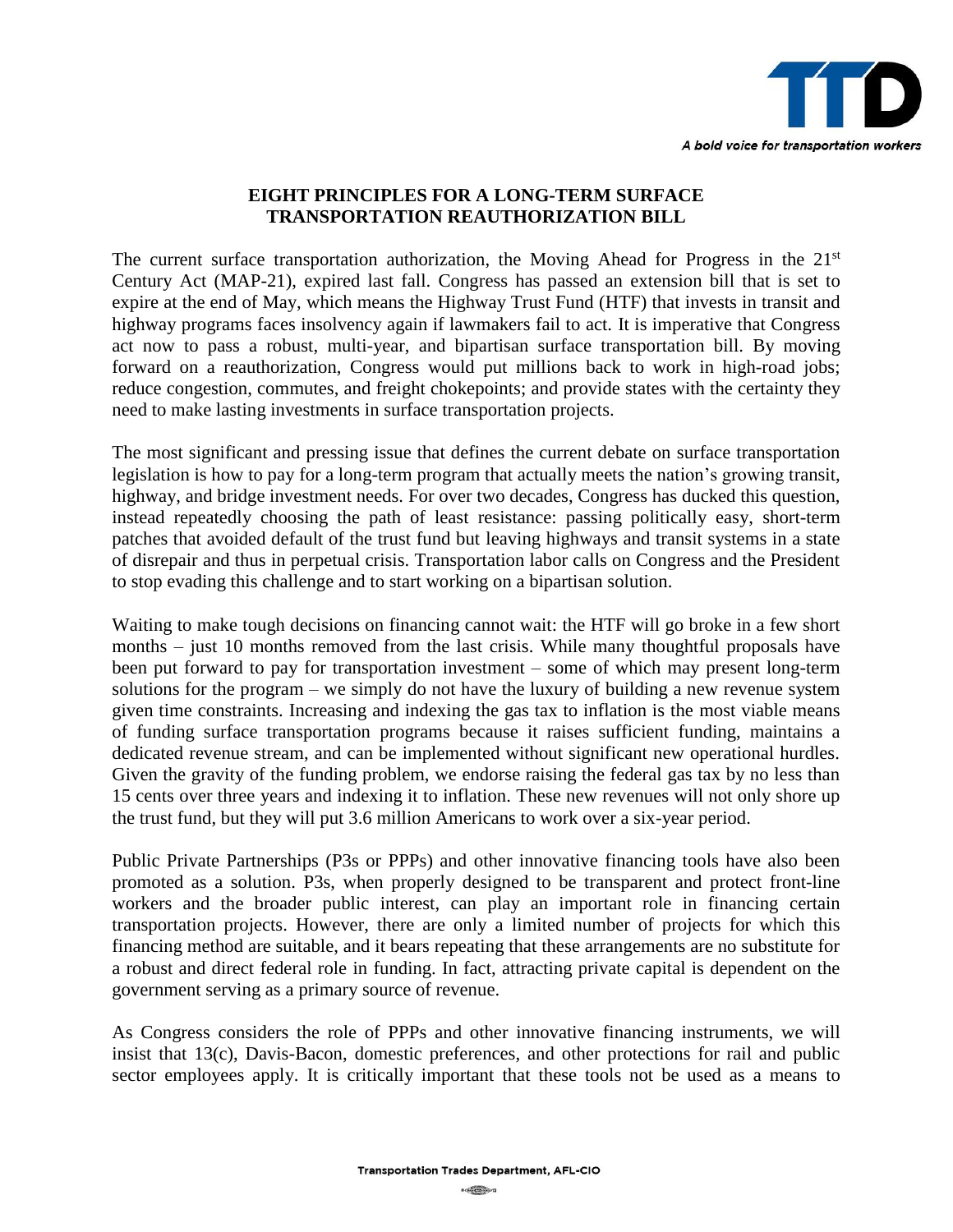abrogate collective bargaining agreements, weaken worker protections, lower wages and benefits, or serve as part of a business model to extract savings at the expense of workers and the domestic industries that supply federally funded highway construction projects. Structuring these deals and programs to the detriment of the public or the affected workforce will only serve to undermine their long-term viability.

Some insist that the difficult revenue decisions can be avoided all together by simply ending the federal government's role in transportation all together. Advocates for this so-called "devolution" approach to transportation would dissolve the federal gas tax and leave states and local governments responsible for raising revenue and planning an interstate system. This misguided approach is nothing more than an unfunded mandate on the states. Devolution ignores the realities of a 21<sup>st</sup> century economy dependent on an interstate and multi-modal system for the movement of people and goods. Put simply, our collective passenger and freight needs cannot be met by an inferior, patchwork system of competing state plans and revenue agendas. These flawed and poorly conceived proposals are not about advancing smart policy reforms – they are about pushing an ideology that is focused on destroying any federal role in the stewardship of our inner-connected transportation network. Congress and the President must reject these dangerous ideas.

Others believe that the transit account be removed from the Highway Trust Fund. Since 1983, public transportation has received a certain percentage of motor fuel tax revenues based on the compromise that a balanced approach to surface transportation serves all users of the system. In particular, expenditures for transit act as a spur for American productivity, providing a safety valve for congested roads and improving freight mobility while more seamlessly moving commuters and helping sustain strong urban, suburban, and rural communities. By breaking this historic balance, transit systems would be subject to the vagaries of the appropriations process, with the almost certain outcome being draconian cuts in service and jobs, more deferred maintenance, and fare hikes on working people. This would harm long-term planning and major projects by making bond financing, the major source of transit capital projects, more expensive. These ideas must be rejected without hesitation.

For public transit, the economic recovery has yet to arrive. Despite record high ridership numbers, the lack of federal investment and continued strain on state and local budgets have conspired to impede transit agencies from meeting demand. Seeking to capitalize on these hard times is a cottage industry of corporations – often based overseas – that habitually promise baseless cost savings and efficiencies to municipalities if they would only sell-off public transit service. Not content to exploit local market conditions, these companies have also sought to make inroads at the federal level. In MAP-21, while Congress rejected the more radical aspects of their agenda such as heavy-handed cost-share incentives to privatize service, the final bill did include language that undermines decades of federal neutrality on transit privatization by requiring the U.S. Department of Transportation (DOT) to promote the interests of the private sector. These historic firewalls existed for two compelling reasons: 1) the primary goal of urban transportation policy should be to improve the speed, safety, and convenience of metropolitan travel for all citizens, not just deliver profits; and 2) these decisions were better left to local government decision-makers.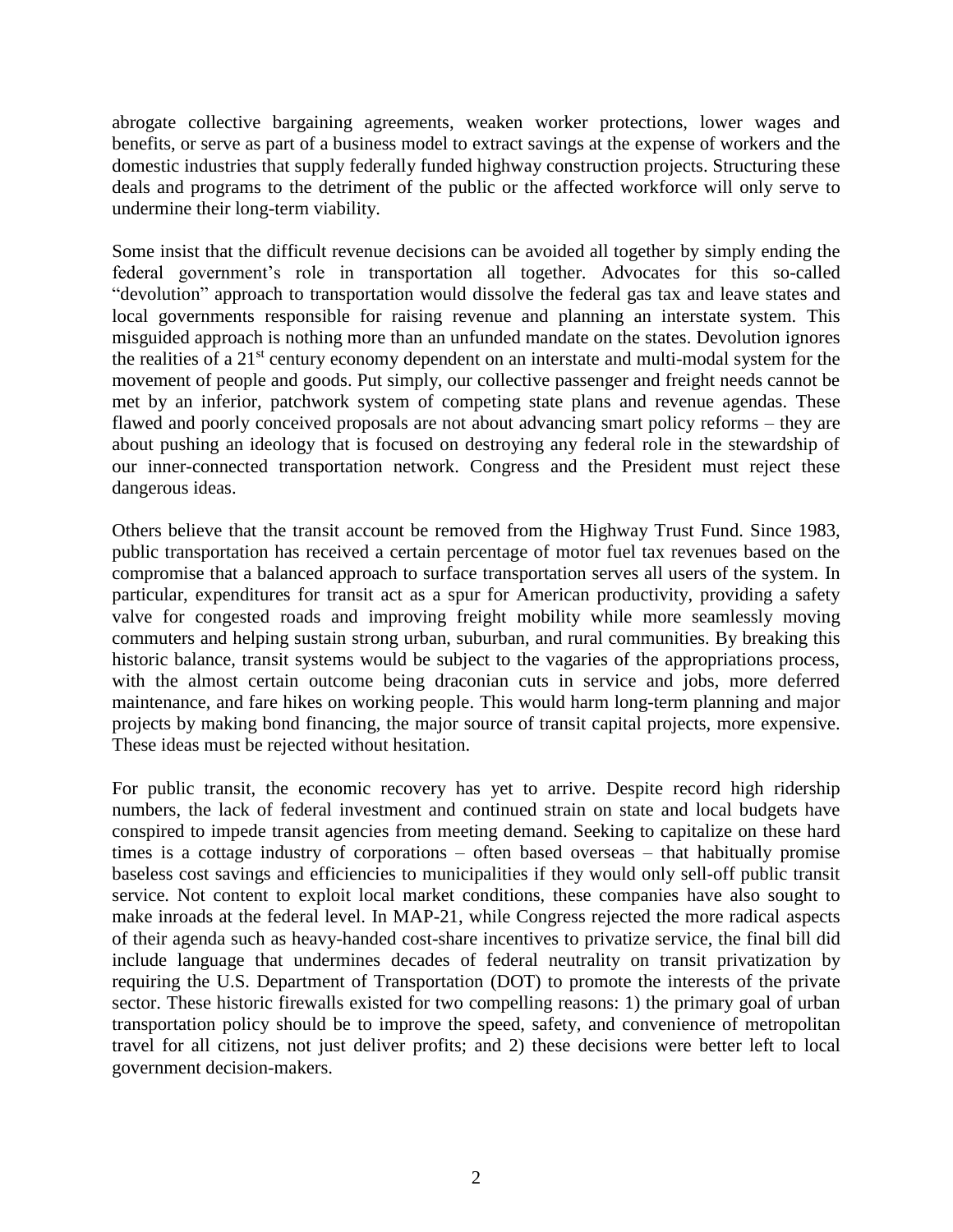Proponents of privatization argue that private entities provide greater discipline and service efficiency though the distribution of risk, superior expertise, and tighter oversight. However, these assumptions do not hold. To the contrary, the private sector rarely assumes significant risk in these deals because of reliance on public subsidies and oversight from public agencies is often limited. Where the private sector is currently performing the transit operation and maintenance functions, the need for a return on their investment often creates perverse incentives to shortchange safety, reliable service, and workplace conditions. To this point, the Government Accountability Office (GAO) noted in a September 2013 study of transit contracting out practices that both the quality of safety and service are frequently compromised by private operations. The GAO report also countered the notion of private sector superiority, pointing out that private operators derive their cost savings from "lower wages and fewer benefits," not through promised service efficiencies and market discipline. Given the lack of demonstrated utility for promoting private transit providers, we believe it is incumbent upon Congress to restore the federal government's long-held neutrality on transit privatization.

Transit safety reforms must also be a part of any surface transportation reauthorization. In MAP-21, Congress made historic steps to improve safety by empowering the FTA to establish and enforce federal safety standards for public transportation. The FTA has launched elements of the safety plan but thus far those efforts speak only to rail transit operations, not bus service. While we applaud the administration's foresight in creating the safety plan and moving forward with its implementation, these measures are insufficient to meet the needs of bus drivers who face unique workplace hazards every day.

For this reason, in the fall of 2013 TTD's Executive Committee urged the federal government to address the growing health and safety problems – including workplace violence and the absence of predictable schedules for bathroom breaks – that threaten the safety of drivers, riders, pedestrians, and other vehicles on the road. A variety of solutions have been put forward, including partitions, left side egress doors, and requiring basic restroom scheduling procedures, all of which we endorse. However, while the unions and some agencies have worked diligently at the local level – including through the collective bargaining process – to improve these conditions, we reject leaving issues of safety to an incremental, contract-by-contract approach that will leave thousands of workers and systems behind. Accordingly, we urge Congress to amend the federal safety plan to ensure a safer work environment for bus drivers and the traveling public.

Many of these problems in mass transit arise out of budget crises that are forcing agencies to needlessly cut service, reduce routes and lay off workers. To help sustain service, public transportation systems should be given the flexibility to use their federal capital funds mostly reserved for new bus purchases for operating purposes beyond preventative maintenance – a position TTD's Executive Committee endorsed in the winter of 2009. Current law prohibits systems in major metropolitan areas – where the vast majority of ridership is concentrated – from using their federal funds for operations, forcing them to rely on unstable state and local revenue streams that are sensitive to economic conditions and place transit funding on perilous footing. By updating federal policy to meet local needs, Congress would help provide a safety valve to transit systems that are needlessly struggling.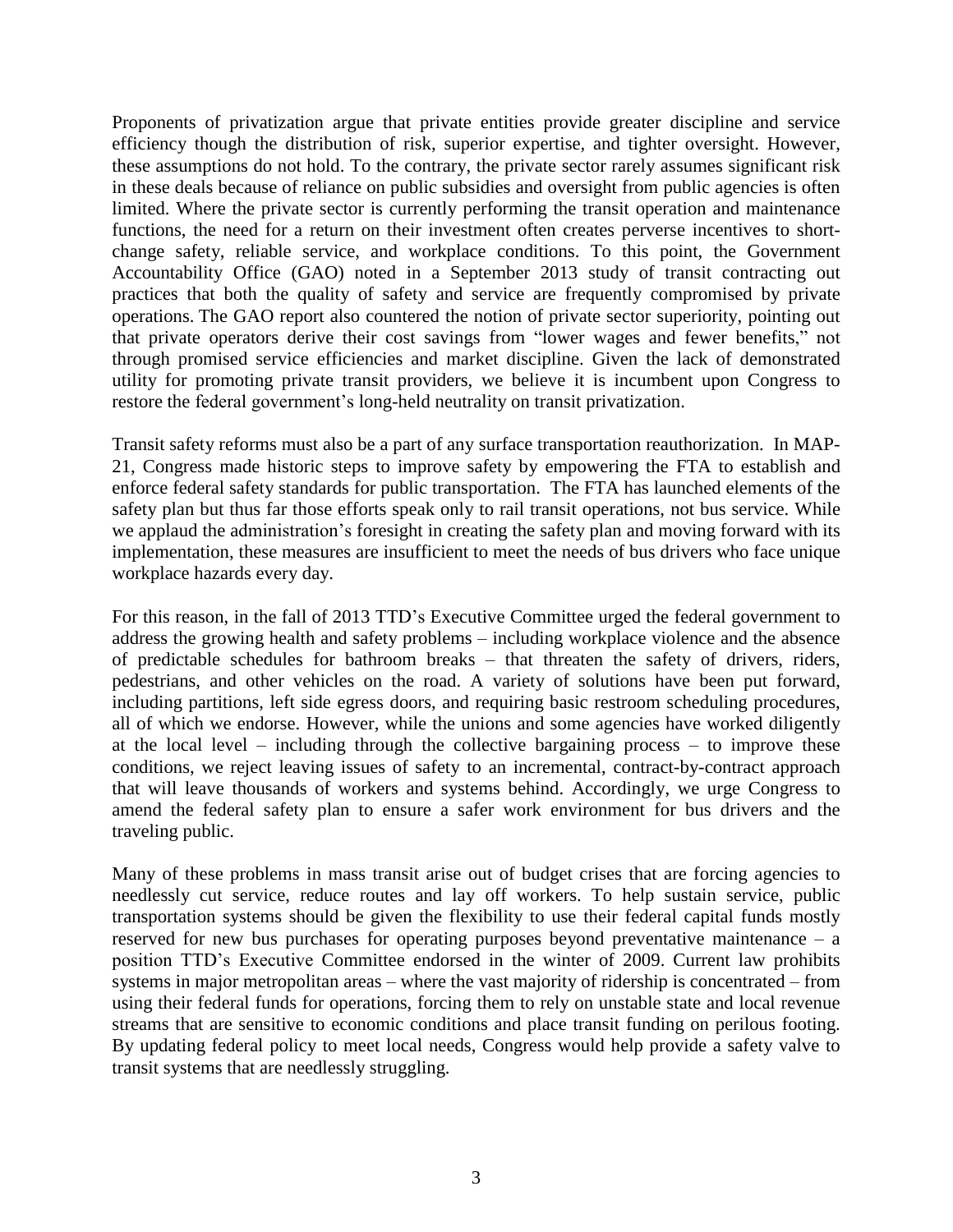The next reauthorization must also make robust investments to repair and expand our aging highway and bridge network. Our nation's roads, stretching more than 4 million miles, carry roughly 3 trillion vehicle miles a year and serve as the arteries of our multimodal transportation network. Similarly, our bridges are under considerable strain, with 25 percent of them either structurally deficient or functionally obsolete and the occurrence of bridge collapses on the rise. Statistics show that a motorist has a 1 in 9 that the bridge he or she crosses needs major maintenance or replacement. The cumulative impact of these deficiencies strands the average commuter in nearly a week of traffic a year and costs the economy \$121 billion a year. Absent a significant infusion in resources – an approximate increase of \$87 billion – the problem will only worsen.

For the construction sector, the relief provided by an effective long-term reauthorization could not come at a better time: unemployment in the construction sector is near 10 percent. While the positive economic effects of transportation investment accrue over many years, 68 percent of the jobs related to infrastructure investment are in the construction sector, one of the hardest-hit parts of our economy from the Great Recession. Put simply, expansive investment would help reboot the economy, vastly improve our transportation network, and help support jobless and underemployed American construction workers.

The surface bill must not alter the delicate federal balance regarding the contracting out of work traditionally performed by employees of state departments of transportation. Specifically, Congress should not establish mandates or incentives, including increased federal funding matches, in support of the contracting out of engineering, design, or mapping services. Considering that under current laws states can choose whether to contract out these services and have the authority and incentives to pursue various options that may suit their needs, we believe these mandates are unnecessary, harmful to state DOT workers, and set a dangerous precedent by rewarding private contractors irrespective of their utility or cost.

This reauthorization also provides a useful opportunity to build on MAP-21's framework for freight transportation. Specifically, MAP-21 authorized a national freight policy to strategically coordinate the movement of goods and improve the condition of freight infrastructure. However, the bill primarily focused on the highway network and fails to adequately incorporate other critical components of our transportation system. If rail yards are congested and not linked to our seaports, if airports are isolated from intermodal connections, and if our maritime sector cannot compete in the international market, then moving freight efficiently simply cannot happen.

A true freight plan must also focus on how to finance the upkeep and expansion of the network. Such investment could not come at a more important time: the U.S. DOT forecasts that our national freight tonnage will increase by 70 percent by 2020 and require significant capacity enhancements. Building this multimodal supply chain will require new revenue options, including the consideration of a dedicated freight trust fund, to make strategic investments in all components of a network that binds businesses with customers and supports major economic growth.